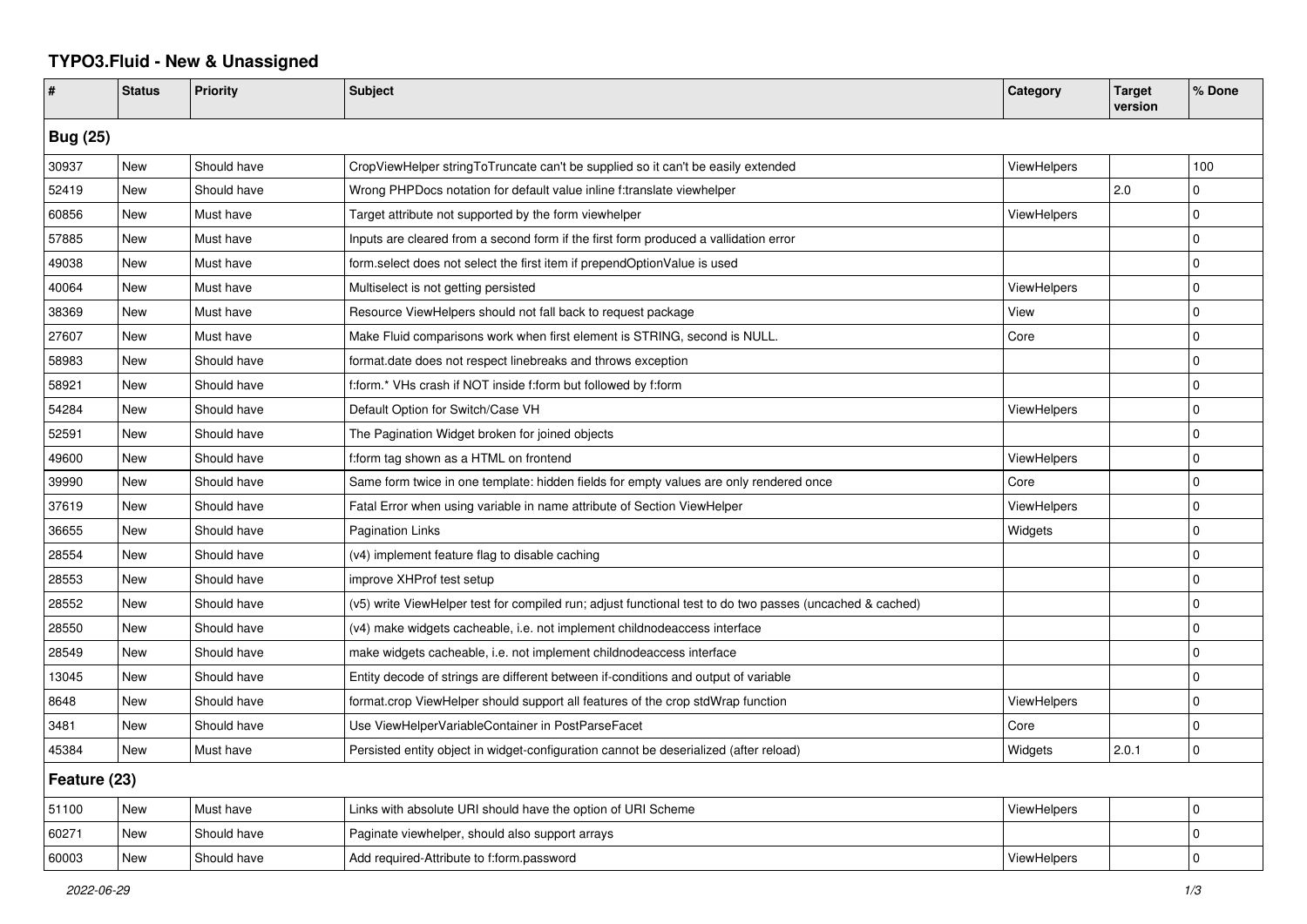| ∦                | <b>Status</b> | Priority             | <b>Subject</b>                                                                                      | Category    | <b>Target</b><br>version | % Done      |  |  |
|------------------|---------------|----------------------|-----------------------------------------------------------------------------------------------------|-------------|--------------------------|-------------|--|--|
| 51277            | New           | Should have          | ViewHelper context should be aware of actual file occurrence                                        |             |                          | $\Omega$    |  |  |
| 46545            | <b>New</b>    | Should have          | Better support for arrays in options of SelectViewHelper                                            |             |                          | $\Omega$    |  |  |
| 45153            | New           | Should have          | f:be.menus.actionMenuItem - Detection of the current select option is insufficient                  |             |                          | $\Omega$    |  |  |
| 42397            | <b>New</b>    | Should have          | Missing viewhelper for general links                                                                |             |                          | 0           |  |  |
| 40081            | New           | Should have          | Allow assigned variables as keys in arrays                                                          |             |                          | 0           |  |  |
| 39936            | New           | Should have          | registerTagAttribute should handle default values                                                   | ViewHelpers |                          | $\Omega$    |  |  |
| 38130            | <b>New</b>    | Should have          | Checkboxes and multiple select fields should have an assignable default value                       |             |                          | 0           |  |  |
| 36410            | New           | Should have          | Allow templates to send arguments back to layout                                                    | ViewHelpers |                          | 0           |  |  |
| 33215            | New           | Should have          | RFC: Dynamic values in ObjectAccess paths                                                           |             |                          | $\Omega$    |  |  |
| 31955            | New           | Should have          | f:uri.widget                                                                                        | Widgets     |                          | 0           |  |  |
| 9514             | New           | Should have          | Support explicit Array Arguments for ViewHelpers                                                    |             |                          | $\Omega$    |  |  |
| 4704             | <b>New</b>    | Should have          | Improve parsing exception messages                                                                  | Core        |                          | $\mathbf 0$ |  |  |
| 60181            | New           | Could have           | Caching mechanism for Fluid Views/Templates                                                         | View        |                          | 0           |  |  |
| 48355            | New           | Could have           | Assign output of viewhelper to template variable for further processing.                            |             |                          | $\Omega$    |  |  |
| 36559            | <b>New</b>    | Could have           | New widget progress bar                                                                             |             |                          | 0           |  |  |
| 30555            | New           | Could have           | Make TagBuilder more extensible                                                                     | Core        |                          | $\Omega$    |  |  |
| 10472            | <b>New</b>    | Could have           | Fluid Standalone distribution                                                                       | Core        |                          | 0           |  |  |
| 7608             | New           | Could have           | Configurable shorthand/object accessor delimiters                                                   | Core        |                          | $\Omega$    |  |  |
| 1907             | New           | Could have           | Default values for view helpers based on context                                                    | Core        |                          | $\Omega$    |  |  |
| 62346            | <b>New</b>    | Could have           | f:comment should have high precende                                                                 | Core        | 3.x                      | $\mathbf 0$ |  |  |
| <b>Task (12)</b> |               |                      |                                                                                                     |             |                          |             |  |  |
| 26664            | <b>New</b>    | Won't have this time | Clean up Form ViewHelpers                                                                           | ViewHelpers |                          | 75          |  |  |
| 26658            | <b>New</b>    | Won't have this time | Make Form ViewHelpers consistent                                                                    | ViewHelpers |                          | 75          |  |  |
| 56237            | New           | Should have          | in-line (Condition)ViewHelpers should not evaluate on parsing                                       |             |                          | $\Omega$    |  |  |
| 47669            | <b>New</b>    | Should have          | FormViewHelper does not define the default request method                                           |             |                          | $\Omega$    |  |  |
| 45394            | New           | Should have          | Forwardport Unit test for standalone view                                                           | View        |                          | 0           |  |  |
| 43072            | New           | Should have          | Remove TOKENS for adding templates fallback in Backporter                                           | View        |                          | U           |  |  |
| 43071            | <b>New</b>    | Should have          | Remove TOKENS for adding fallback teplates in B                                                     |             |                          | $\mathbf 0$ |  |  |
| 42743            | New           | Should have          | Remove inline style for hidden form fields                                                          |             |                          | 0           |  |  |
| 32035            | New           | Should have          | Improve fluid error messages                                                                        | Core        |                          | $\mathbf 0$ |  |  |
| 10911            | New           | Should have          | Tx_Fluid_ViewHelpers_Form_AbstractFormViewHelper->renderHiddenIdentityField should be more reliable | ViewHelpers |                          | 0           |  |  |
| 9950             | New           | Should have          | Binding to nested arrays impossible for form-elements                                               | ViewHelpers |                          | 0           |  |  |